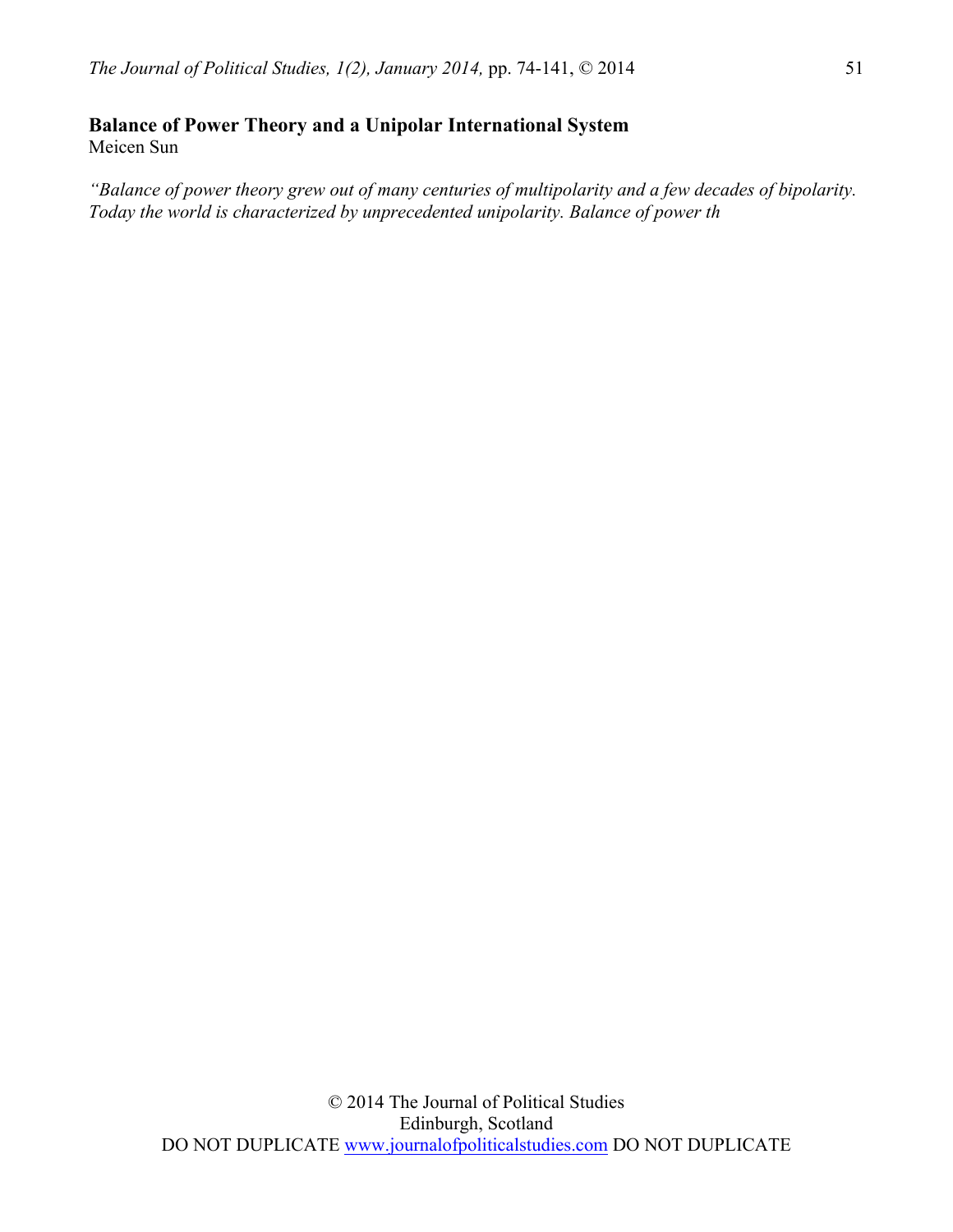the system, states do not have a world government to resort to in a situation of danger, but they can only try to increase their capabilities relative to one another through either internal efforts of selfstrengthening, or external efforts of alignment and realignment with other states (Waltz 1979, 118). Second, states are the principle actors in the international system, as they "set the terms of the intercourse" (Waltz 1979, 96), monopolize the "legitimate use of force" (Waltz 1979, 104) within their territories and generally conduct foreign policy in a "single voice" (Waltz 1959, 178-179). Hence states are also considered to be unitary actors in the international system. This latter assumption is important because if non-state or transnational actors are powerful enough to challenge state actors, power configuration in the world may no longer be considered in terms of polarity but in terms of the number of layers of policy "networks"<sup>127</sup> instead. I base my argument on these two core assumptions about the international system also because they have been widely accepted not only in realism and neorealism, but in neoliberal institutionalism (Keohane 1984, etc.) and to some degree in constructivism (Wendt 1999, etc.) as well. They are thus not derivative from exclusively realist or neorealist beliefs, such as relative power maximization. JOURNAL OF POLITICAL STUDIES

With this, I now discuss why polarity is neither sufficient nor necessary to explain the balance of power. The question of sufficiency can be answered with respect to why balance of power does not always occur even in a multipolar or bipolar world, and that of necessity with respect to why balance of power can still occur even with unipolarity. According to Waltz, balance of power occurs when, given "two coalitions" formed in the international system, secondary states, if free to choose, will side with the weaker, so as to avoid being threatened by the stronger side (Waltz 1979, 127). This condition has led some to question the validity of BOP in a unipolar world, since two or more states need to coexist

 $\overline{a}$ 

<sup>127</sup> This term is directly borrowed from the title of *Networked Politics* by Miles Kahler, but numerous works have alluded to the same concept, such as those by Kathryn Sikkink, Martha Finnemore and Anne-Marie Slaughter, to name a few.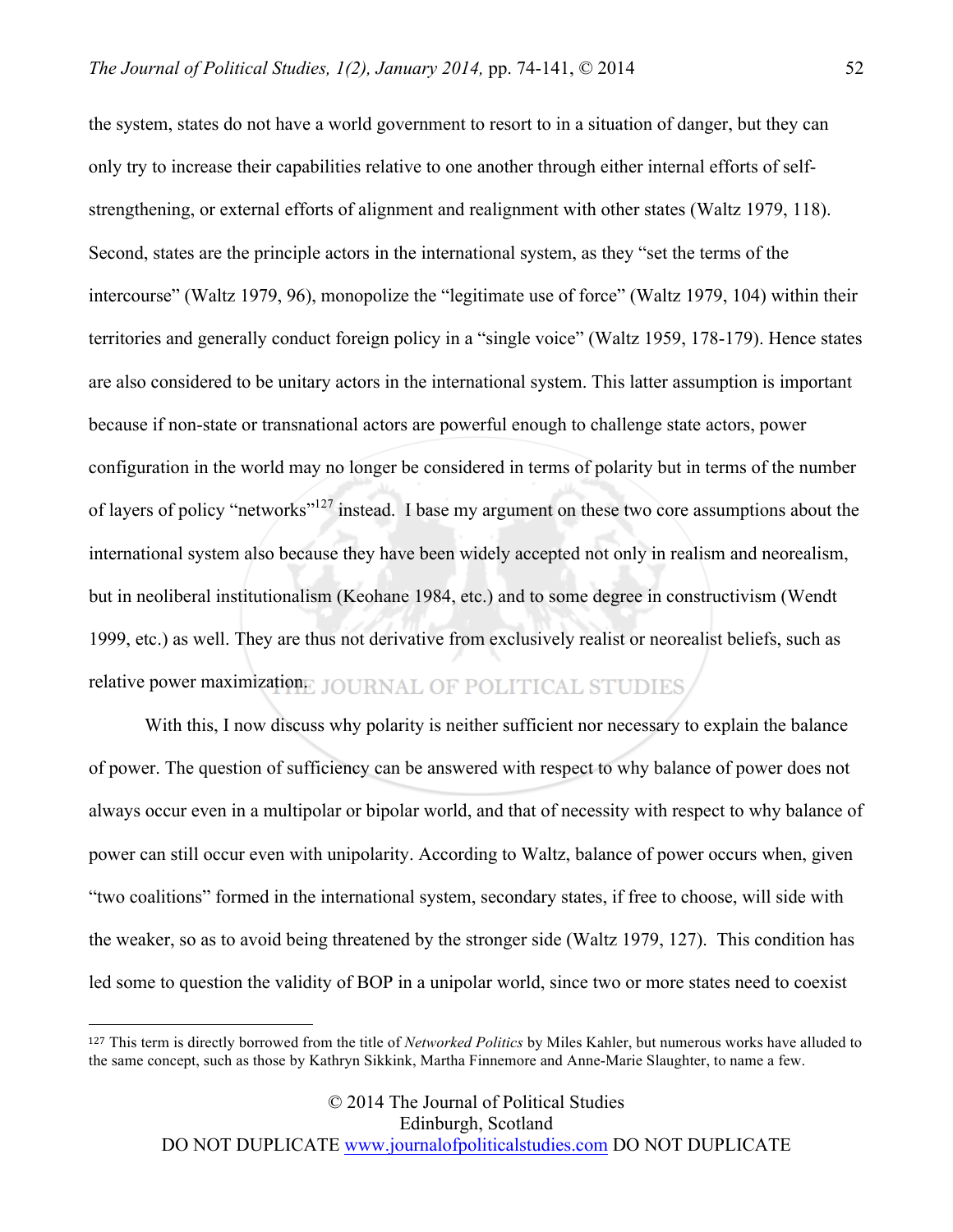in the system in order for the theory to hold (Waltz 1979, 118). However, as I have said, once we accept the two core assumptions (that of anarchy and that of states being principle actors) this condition is not necessary for BOP to be relevant. The balance of power, as Waltz suggests, is a "result" – an outcome variable that reflects the causal effect of the explanatory variables which are, in his theory, anarchy and distribution of power in the international system. This tension within Waltz's own argument has indeed invited criticism that his version of the BOP theory is essentially attempting to explain one dependent variable (the occurrence of balance of power) with another (polarity) (Lebow, 27). To sidestep this potential loophole, therefore, we need to assess the relevance of BOP by examining whether the same structural constraints that engender balancing in the multipolar or bipolar systems are also present in a unipolar world.

If the balance of power could not be directly deduced from system polarity, what then would predict its occurrence? To answer this question is to go back to the two core assumptions and see what explanatory variables can be derived from these assumptions that will have some observable implications with regard to balancing. The likelihood of balance of power is therefore a function of these variables which, as I will show, boil down to 1) *intention* – notably the intention or the perceived intention of the major powers in the system, 2) *preference* of the states, particularly that between absolute and relative gains, and 3) *contingency*, often related to the availability of new information in a given situation, which may exogenously change the first two variables. Most importantly, none of the three is conditional on a certain type of polarity to be effectual.

## *Three explanatory variables for predicting balancing: intention, preference, contingency*

The intention, or the perceived intention of a major power determines whether balancing will be preferred by secondary states over other options such as bandwagoning. We can think of this in terms both of why smaller states sometimes succumb to the sphere of the strongest power in the system, and

© 2014 The Journal of Political Studies Edinburgh, Scotland DO NOT DUPLICATE www.journalofpoliticalstudies.com DO NOT DUPLICATE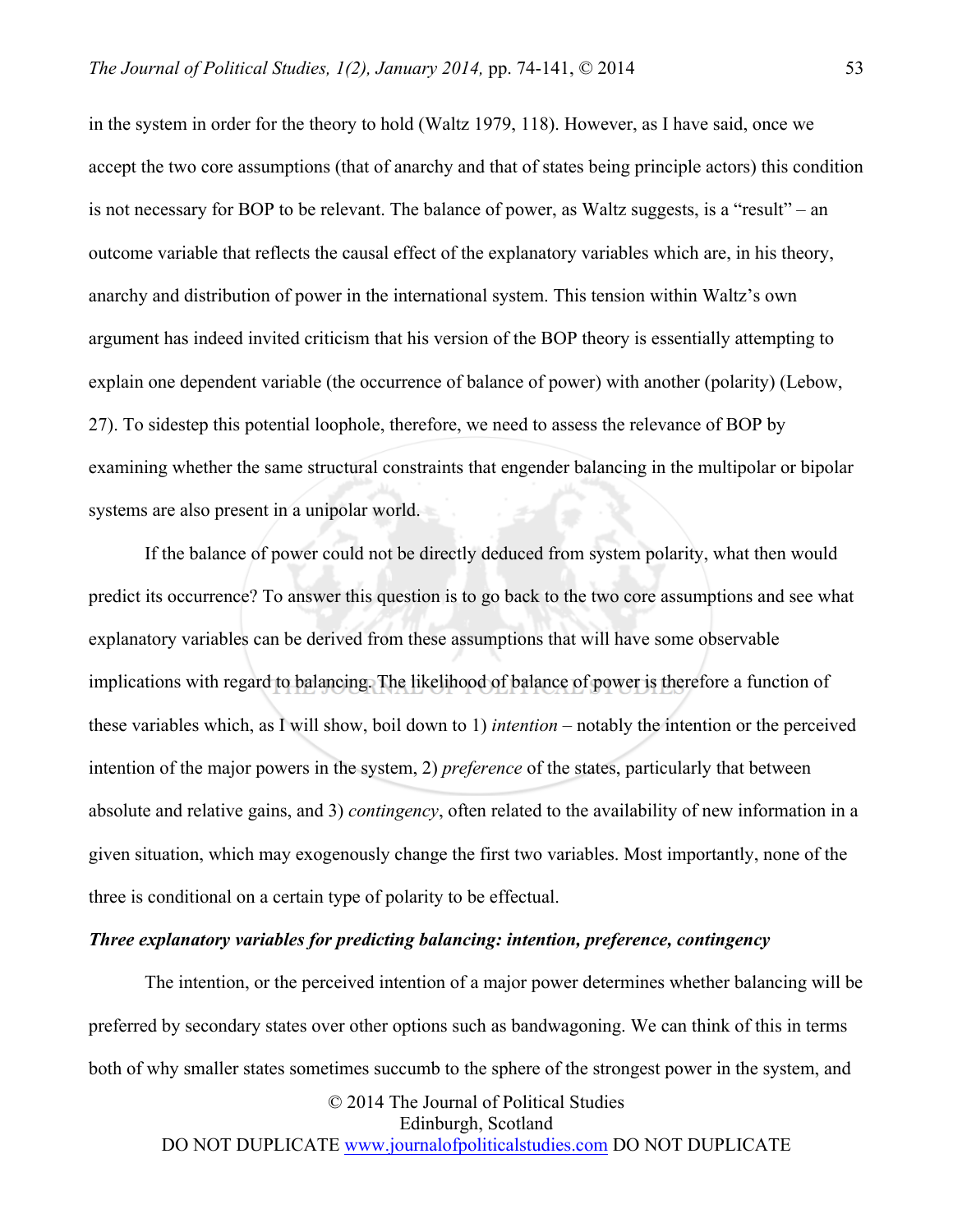of why they sometimes stay away from it, or challenge it by joining the second biggest power if there were one. In his analysis of the conditions for cooperation under the security dilemma, Robert Jervis shows that when there are pervasive offensive advantage and indistinguishability between offense and defense (the "worst case" scenario), security dilemma between states can be so acute as to virtually squeeze out the "fluidity" necessary for any balance of power to occur (Jervis 1978, 186-189). By incurring incorrect "inferences", offensive advantage and offense-defense indistinguishability ultimately serve to alter the perceived intention of the adversary as being aggressive or non-aggressive (Jervis 1978, 201). This will then dictate the smaller states' decision to or not to balance. If, however, the major power is perceived to have not only a non-aggressive intention, but also a benign intention of providing certain public goods, smaller states may choose to free-ride on these benefits while submitting to the major power's sphere of influence in return. An outcome of so-called "hegemonic stability" may then ensue (Keohane 1984, 12). Thus along the dimension of perceived intention, balance of power occurs when states have reservations about the major power or the hegemon's intention but not to the extent that a precipitation to war is so imminent as to render balancing infeasible.

© 2014 The Journal of Political Studies Second, balance of power is closely related to the states' preference for relative versus absolute gains. From an offensive realist point of view, John Mearsheimer contends that states concerned with balance of power must think in terms of relative rather than absolute gain – that is, their military advantage over others regardless of how much capability they each have. The underlying logic here is at once intuitive – given a self-help system and self-interested states, "the greater military advantage one state has…the more secure it is" (Mearsheimer 1994-95, 11-12), and problematic – since the auxiliary assumption that every state would then always prefer to have maximum military power in the system (Mearsheimer 1994-95, 12) is practically meaningless. Similarly, Joseph Grieco points out that

Edinburgh, Scotland

DO NOT DUPLICATE www.journalofpoliticalstudies.com DO NOT DUPLICATE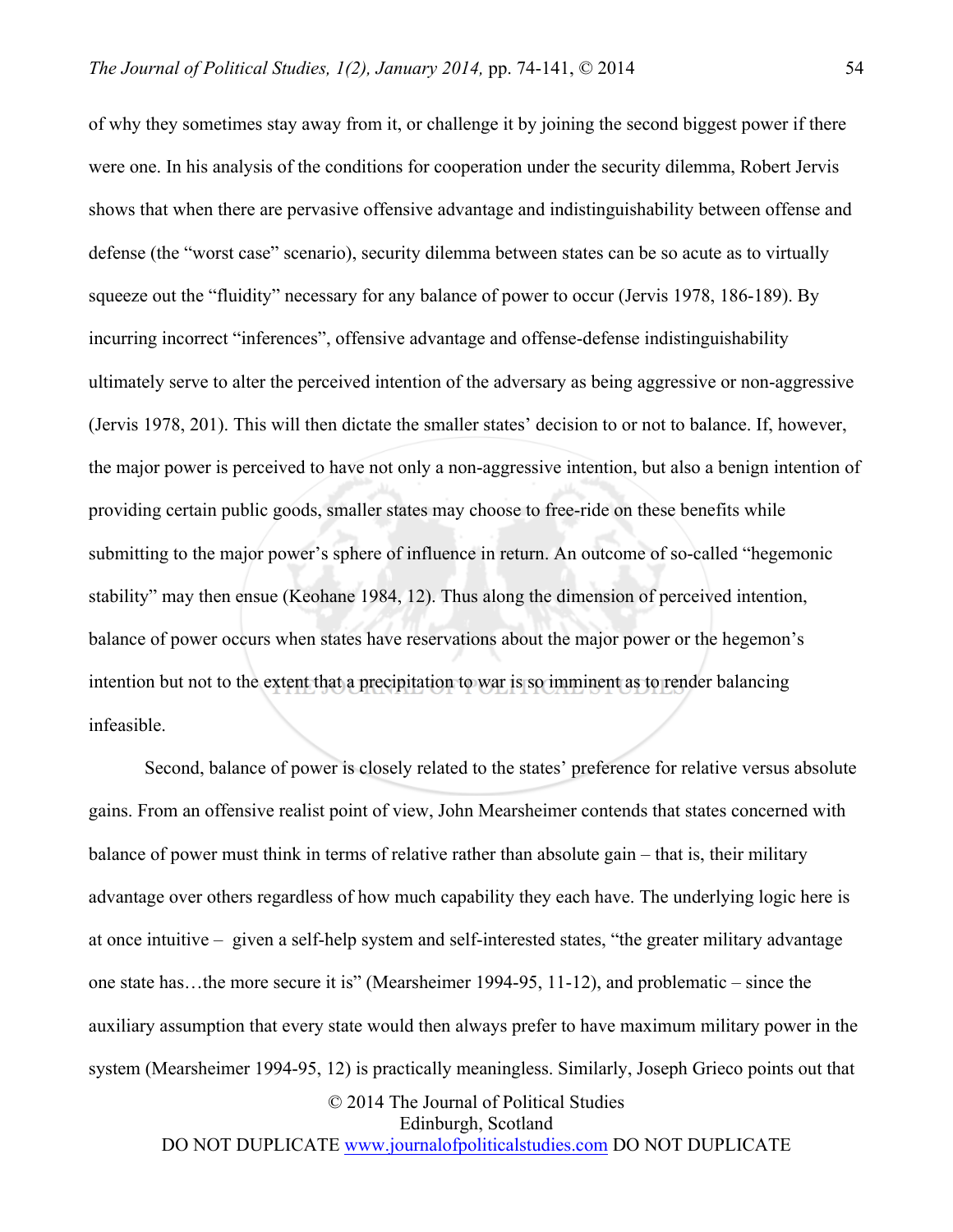with the ever present possibility of war in an anarchic system, states may not cooperate even with their allies because survival is guaranteed only with a "proportionate advantage" (Grieco in Baldwin ed., 127-130). The concern for relative gain predicts that states will prefer balance of power over collective security because the latter requires that states trust one another enough to completely forgo relative gain through unilateral disarmament, which is inherently at odds with the idea of having a positional advantage for self-defense (Mearsheimer 1994-95, 36). Meanwhile, the neoliberal institutionalist cooperation theory essentially presumes the pursuit of absolute gain over relative gain for states to achieve cooperation (Keohane 1984, 68). On a broader scale, therefore, the pursuit of relative gain would undercut international cooperation in general, in both high and low politics. It is safe to say that in practice, states are concerned with *both* relative *and* absolute gains to different degrees under different circumstances. Scholars like Duncan Snidal and Robert Axelrod have rigorously demonstrated the complexity of situations in which these two competing interests dynamically interact and change over time (see for example Snidal in Baldwin ed. and Axelrod 1984, Chapter 2). In general, though, a prevalent preference for relative gains and more specifically, military positionality among states increases the likelihood of balancing relative to collective security. If states tend to favor absolute gains instead, we are more likely to see phenomena such as deep international institutions and pluralist security communities.

But even if there existed a malign hegemon that other states wanted to balance against, and the states all pursued relative gains, balance of power would still be conditional. That is, even with the aforementioned systemic constraints, balance of power is not a given without knowing the specific contingency factors unique to each situation. One additional implication of an anarchic system is pervasive uncertainty resulting from the scarcity of information, since all states have an incentive to misrepresent in order to further their positionality in event of war (Fearon 1998, 274). This explains

> © 2014 The Journal of Political Studies Edinburgh, Scotland

DO NOT DUPLICATE www.journalofpoliticalstudies.com DO NOT DUPLICATE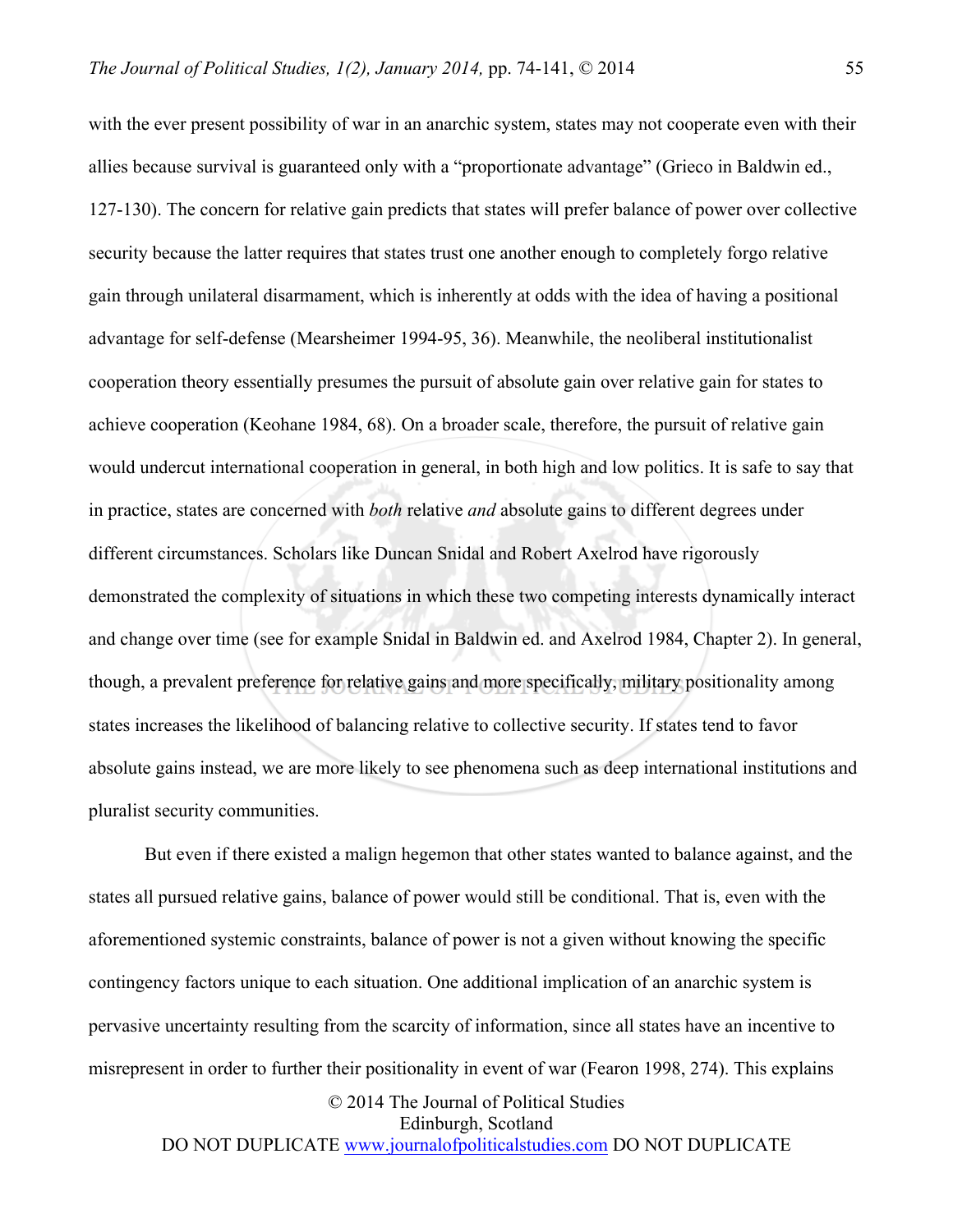why, perhaps in a paradoxical way, historically even in periods of multipolarity and bipolarity characterized by intense suspicion and tension, balancing did not happen as often as BOP would predict. The crux is the unexpected availability of new information which leads to a change in the course of action by altering preexisting beliefs and preferences. The European states' collective decision to buttress the rising challenger Prussia in the 1800s despite the latter's clear expansionist tendency shows that neither intention nor preference can be taken as a given, but both are subject to circumstantial construction (Goddard, 119). In times of crisis, this constructing effect may be especially strong. Such characterized the interwar period, and resulted in a significant lag in the European states' learning which may have otherwise incurred greater balance against the revisionist Germany (Jervis 1978, 184). Still caught up in a spirit of collective security from the first war, these states were too "hot-headed" to switch to the phlegmatic behavior of balancing (Weisiger, lecture). This, however, had less to do with their perception of Germany or their pursuit of relative/absolute gains than with the transformational effect of the trauma of World War I. In short, the more rapid and unpredictable is the flux of information in a given situation, the less likely that the balance of power contingent on existing beliefs and preferences will occur as predicted.

## *The fall of USSR, the rise of China and empirical implications for the BOP theory*

Having shown that BOP has less to do with polarity than with intention of aggression, preference for relative gains, and circumstantial factors in an anarchic world, I will now show why our current system characterized by American hegemony is not so much different from the preceding ones. Doing so will not only address the necessity question mentioned earlier, but also show that even if we accept the premise that BOP is less applicable to unipolarity than to multipolarity and bipolarity, this hardly affects BOP's relevance to today's world. Though BOP gained much leverage during the Cold War which is considered a textbook case of bipolarity, a closer look at Waltz's discussion of American

© 2014 The Journal of Political Studies Edinburgh, Scotland DO NOT DUPLICATE www.journalofpoliticalstudies.com DO NOT DUPLICATE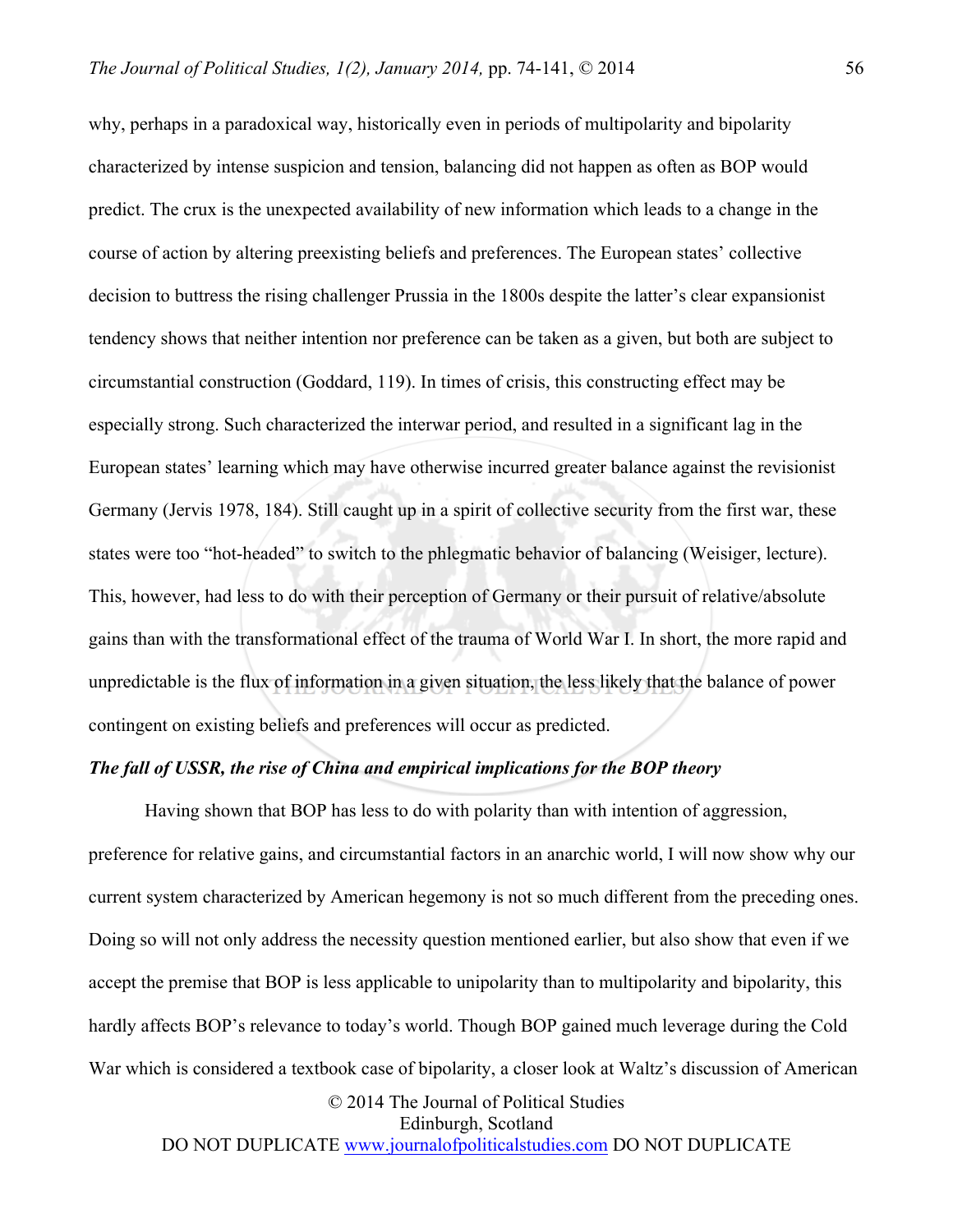dominance at the time reveals what really resembles a picture of American hegemony rather than bipolarity (Waltz 1979, 146-160). Most important, however, is the fact that concurrent to this widening gap between the U.S. and the USSR, a corresponding increase in the balance of power against the U.S. did not occur. Rather, we saw the opposite happen where Soviet satellite states started drifting away one after another. This greatly undermines BOP's explanatory power even for bipolarity. Richard Lebow's succinct summary of the years leading to the Soviet collapse illustrates that not only did the USSR productivity remain vastly inferior to that of the U.S., but also that its military (nuclear) capabilities never reached the level as to be a real challenger to the U.S. Hence, the actual period of strict bipolarity during the Cold War is much shorter than is conventionally believed (Lebow, 28-31). It is debatable as to what extent the Soviet "anomaly" was primarily the result of perception, preference or contingency (such as that discussed in Risse, 26), but major discordances between the balance of power and polarity lend further support to my argument that BOP is not determined by polarity itself, but by variables inherent in the international system, which may or may not lead to a concurrence of balance of power and certain types of polarity. F POLITICAL STUDIES,

The demarcation between the bipolar Cold War system and the unipolar post-Cold War system is therefore fuzzy at best. This has been further complicated by China's rise in the most recent decades. To put things in perspective: At the peak of the Cold War, the U.S. enjoyed a GDP of US\$5,200 billion – about twice of that of the USSR (\$2,700 billion). As of last year, it was \$16,000 – also about twice of that of China's  $(\$8,200$  billion).<sup>128</sup> If we were to measure superpower status by nuclear capability (which many scholars use to pinpoint the start of Cold War), the picture is even more ambiguous, with

 $\overline{a}$ 

<sup>128</sup> *The World Factbook*, Central Intelligence Agency.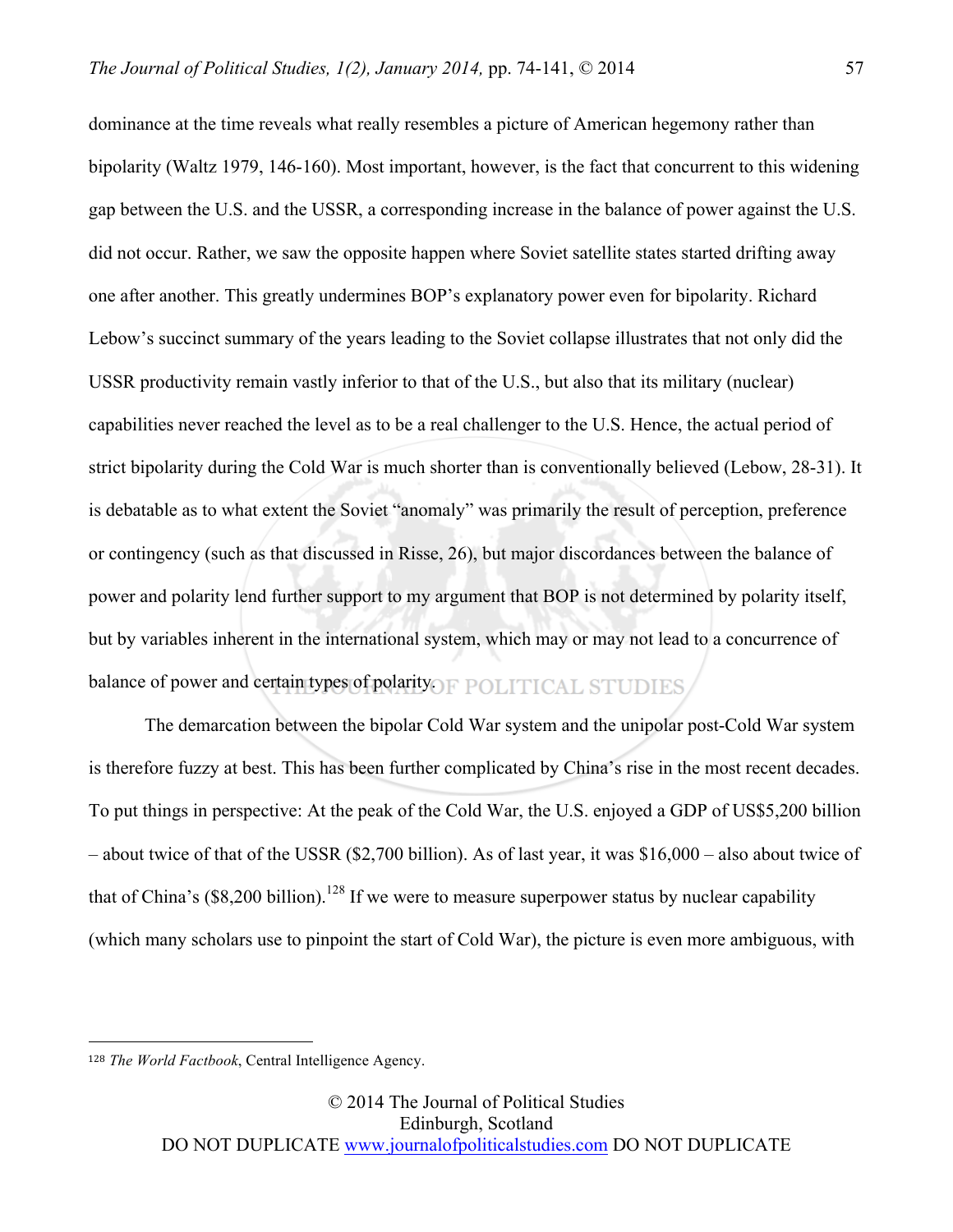as many as nine states currently having nuclear weapons, including North Korea.<sup>129</sup> Rather than questioning American hegemony today – which this paper does not intend to do, these facts simply serve to remind us of the continuity rather than discreteness of the recent stages of polarity. Because of this, the supposed unipolarity as of present has little bearing on the validity of the BOP theory in explaining state behavior. Hans Morgenthau reaffirms the balance of power as a "perennial element" in human history, regardless of the "contemporary conditions" that the international system operates under (Morgenthau, 9-10). The essence of the BOP theory cannot be reduced to the occurrence of balance of power. With the logic of anarchy and principality of state actors largely unchanged, we can therefore imagine a situation of balancing against the U.S. even in a unipolar system if the U.S. is no longer perceived as a benign hegemon and if states are more concerned with their military disadvantage as a result, especially when a combination of situational factors and diplomatic efforts further facilitates such a change in perception and preference.

## **Bibliography**

Axelrod, Robert, *The Evolution of Cooperation*, 1984.

Fearon, James, "Bargaining, Enforcement, and International Cooperation," *International Organization* 52:2, 1998.

Grieco, Joseph, "Anarchy and the Limits of Cooperation: A Realist Critique of the Newest Liberal Institutionalism" in David Baldwin ed., *Neorealism and Neoliberalism: The Contemporary Debate*, 1993.

Goddard, Stacie, "When Right Makes Might: How Prussia Overturned the European Balance of Power," *International Security* 33:3, 2008-2009.

*<sup>129</sup> Ibid.*

 $\overline{a}$